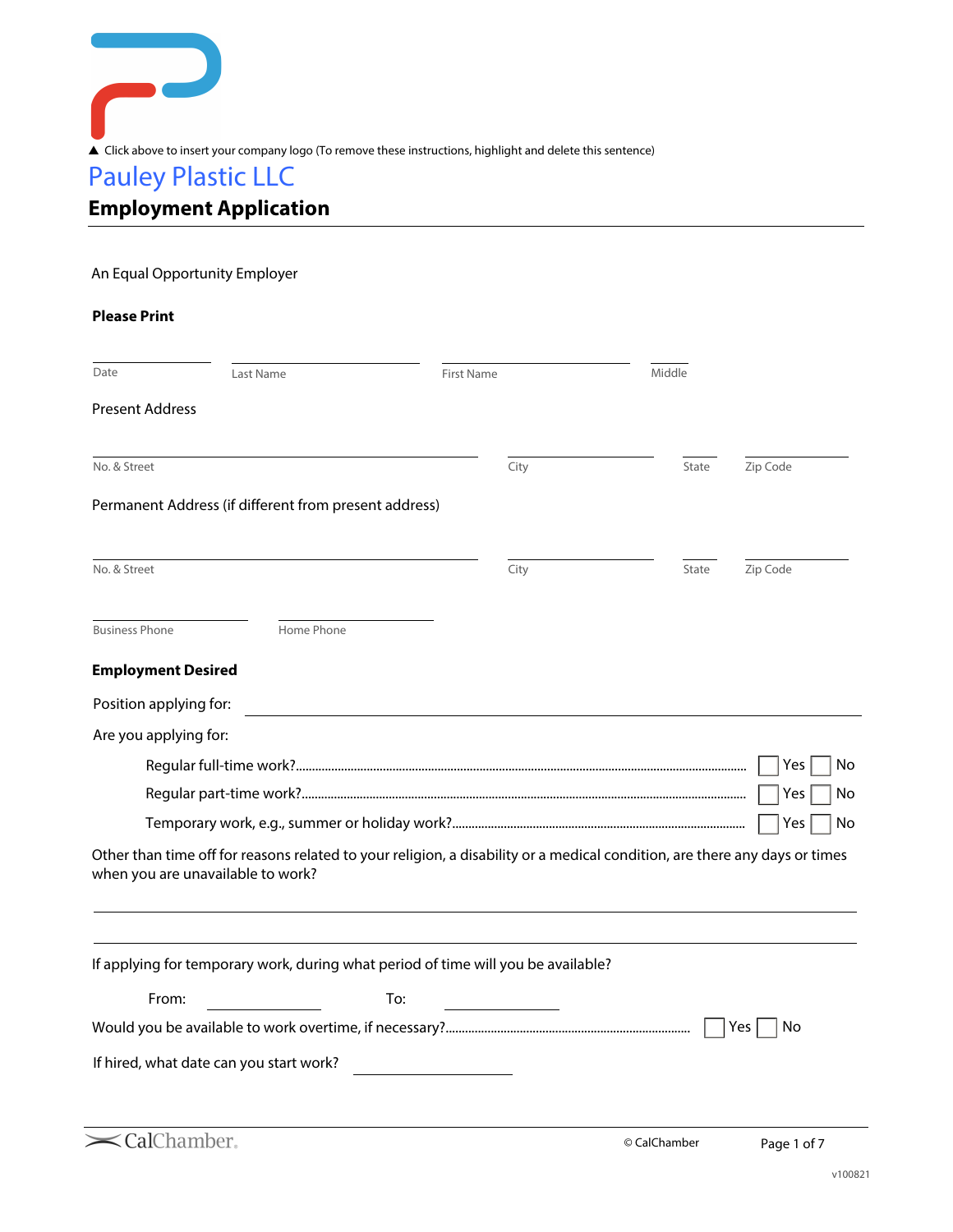### **Personal Information**

How did you hear about our company and this job opening?

| Have you ever applied to or worked for                                                        | before? | Yes<br>No |
|-----------------------------------------------------------------------------------------------|---------|-----------|
| If yes, when?                                                                                 |         |           |
| Why are you applying for work at                                                              |         |           |
|                                                                                               |         |           |
| If hired, would you have a reliable means of transportation to and from work?                 | Yes     | No        |
| Are you at least 18 years old? (If under 18, hire is subject to verification that you are of  | Yes.    | No        |
| Are you able to perform the essential functions of the job for which you are applying, either | Yes     | No        |
| If no, describe the functions that cannot be performed.                                       |         |           |
|                                                                                               |         |           |
|                                                                                               |         |           |
|                                                                                               |         |           |

(Note: We comply with the ADA and consider reasonable accommodation measures that may be necessary for eligible applicants/employees to perform essential functions. Hire may be subject to passing a medical examination, and to skill and agility tests.)

We may refuse to hire relatives of present employees if doing so could result in actual or potential problems in supervision, security, safety, or morale, or if doing so could create conflicts of interest.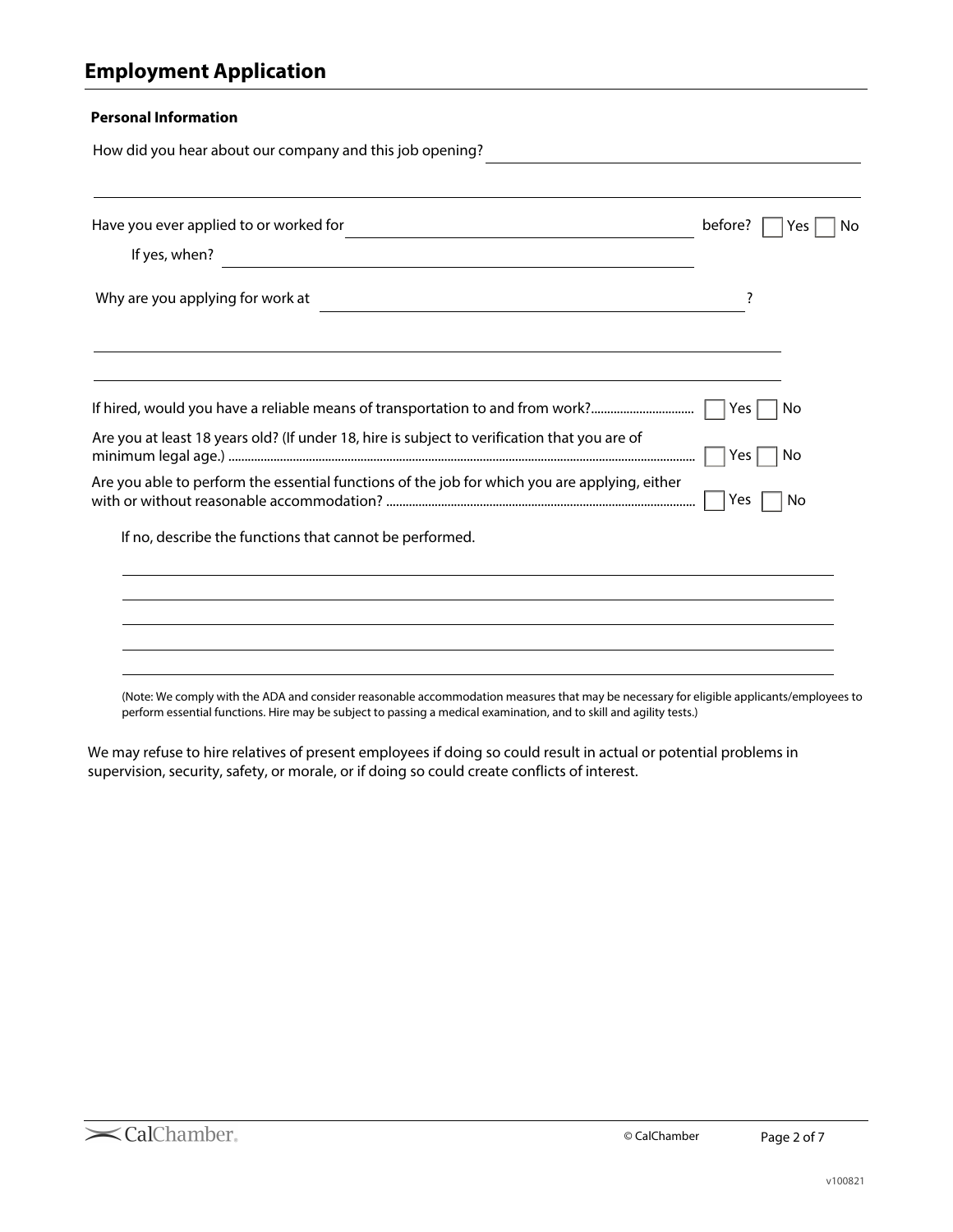### **Education, Training, and Experience**

| School                                | Name and Address                                        |       |          | No. of Years<br>Completed                                                                                                                            | Did you<br>Graduate?  | Degree or<br>Diploma |
|---------------------------------------|---------------------------------------------------------|-------|----------|------------------------------------------------------------------------------------------------------------------------------------------------------|-----------------------|----------------------|
| High<br>School                        | Name                                                    |       |          |                                                                                                                                                      | Yes<br>No             |                      |
|                                       |                                                         |       |          |                                                                                                                                                      |                       |                      |
|                                       | Address                                                 |       |          |                                                                                                                                                      |                       |                      |
|                                       | City                                                    | State | Zip Code |                                                                                                                                                      |                       |                      |
| College/<br><b>University</b>         | Name                                                    |       |          |                                                                                                                                                      | Yes<br>No             |                      |
|                                       |                                                         |       |          |                                                                                                                                                      |                       |                      |
|                                       | Address                                                 |       |          |                                                                                                                                                      |                       |                      |
|                                       | City                                                    | State | Zip Code |                                                                                                                                                      |                       |                      |
| Vocational/                           |                                                         |       |          |                                                                                                                                                      | Yes<br>No             |                      |
| <b>Business</b>                       | Name                                                    |       |          |                                                                                                                                                      |                       |                      |
|                                       | Address                                                 |       |          |                                                                                                                                                      |                       |                      |
|                                       | City                                                    | State | Zip Code |                                                                                                                                                      |                       |                      |
| <b>Health Care</b><br><b>Training</b> |                                                         |       |          |                                                                                                                                                      | Yes<br>No             |                      |
|                                       | Name                                                    |       |          |                                                                                                                                                      |                       |                      |
|                                       | Address                                                 |       |          |                                                                                                                                                      |                       |                      |
|                                       | City                                                    | State | Zip Code |                                                                                                                                                      |                       |                      |
|                                       | especially suited for work at<br>If so, please explain: |       |          | Do you have any other experience, training, qualifications, or skills that you feel make you<br><u> 1989 - Johann Stoff, Amerikaansk politiker (</u> | Yes<br>$\overline{?}$ | No                   |
|                                       |                                                         |       |          |                                                                                                                                                      |                       |                      |

<br />
CalChamber.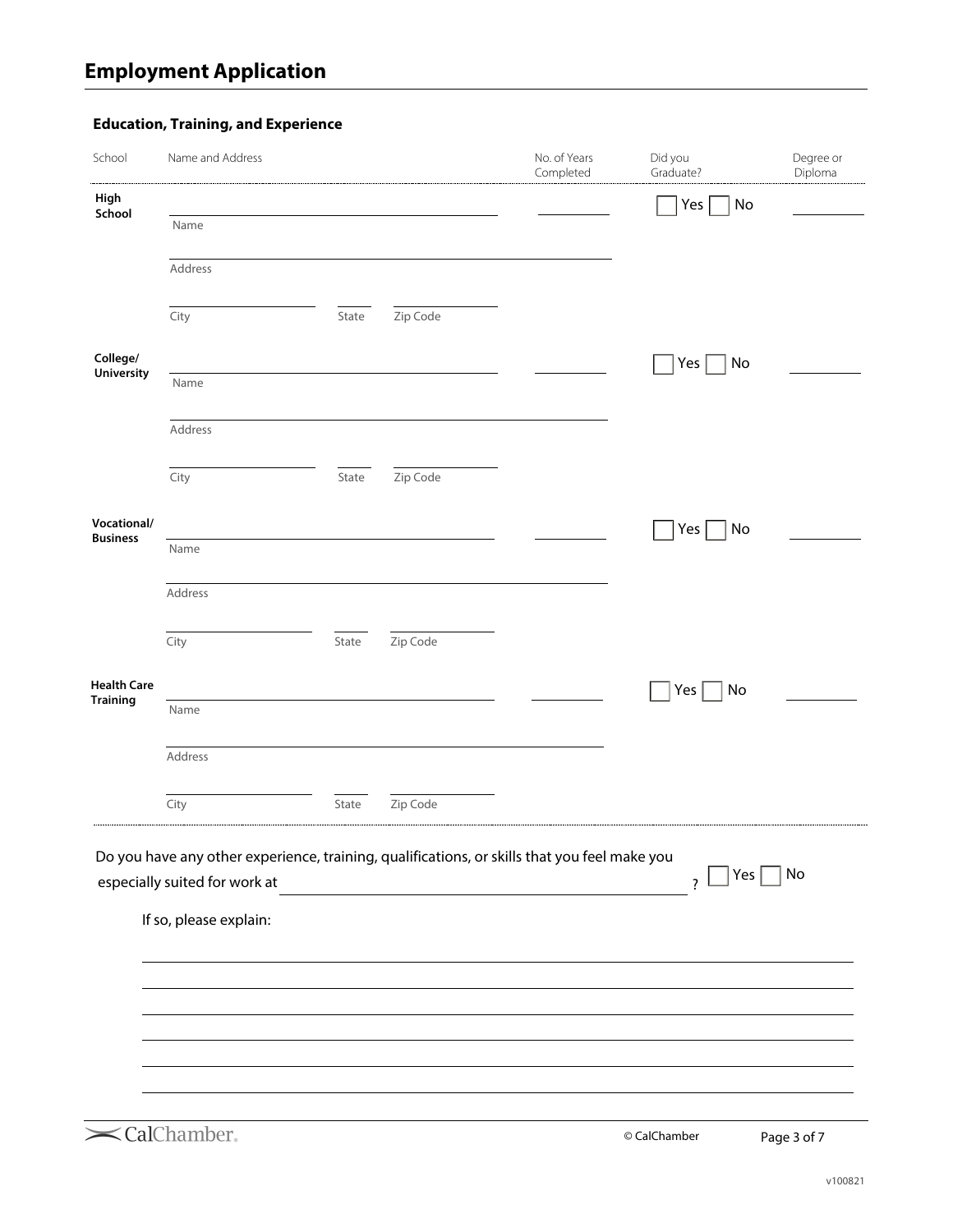| Answer the following questions if you are applying for a professional position:       |                |
|---------------------------------------------------------------------------------------|----------------|
|                                                                                       | Yes<br>No      |
| Name of license/certification:                                                        | Issuing state: |
| License/certification number:                                                         |                |
|                                                                                       | Yes<br>No      |
| If yes, state reason(s), date of revocation or suspension, and date of reinstatement. |                |
|                                                                                       |                |
|                                                                                       |                |
| <b>Employment History</b>                                                             |                |

List below all present and past employment starting with your most recent employer (last five years is sufficient). You must complete this section even if attaching a resume.

| Name of Employer                |      |    | Phone Number           |              |             |
|---------------------------------|------|----|------------------------|--------------|-------------|
| Type of Business                |      |    | Your Supervisor's Name |              |             |
| Address & Street                |      |    | City                   | State        | Zip Code    |
| Dates of Employment:            |      |    |                        |              |             |
|                                 | From | To |                        |              |             |
| Your Position and Duties        |      |    |                        |              |             |
| Reason for Leaving              |      |    |                        |              |             |
|                                 |      |    |                        |              | Yes<br>No   |
|                                 |      |    |                        |              | Yes<br>No   |
| Name of Employer                |      |    | Phone Number           |              |             |
| Type of Business                |      |    | Your Supervisor's Name |              |             |
| Address & Street                |      |    | City                   | State        | Zip Code    |
| Dates of Employment:            |      |    |                        |              |             |
|                                 | From | To |                        |              |             |
| <b>Your Position and Duties</b> |      |    |                        |              |             |
| Reason for Leaving              |      |    |                        |              |             |
|                                 |      |    |                        |              | No<br>Yes   |
| $\prec$ CalChamber              |      |    |                        | © CalChamber | Page 4 of 7 |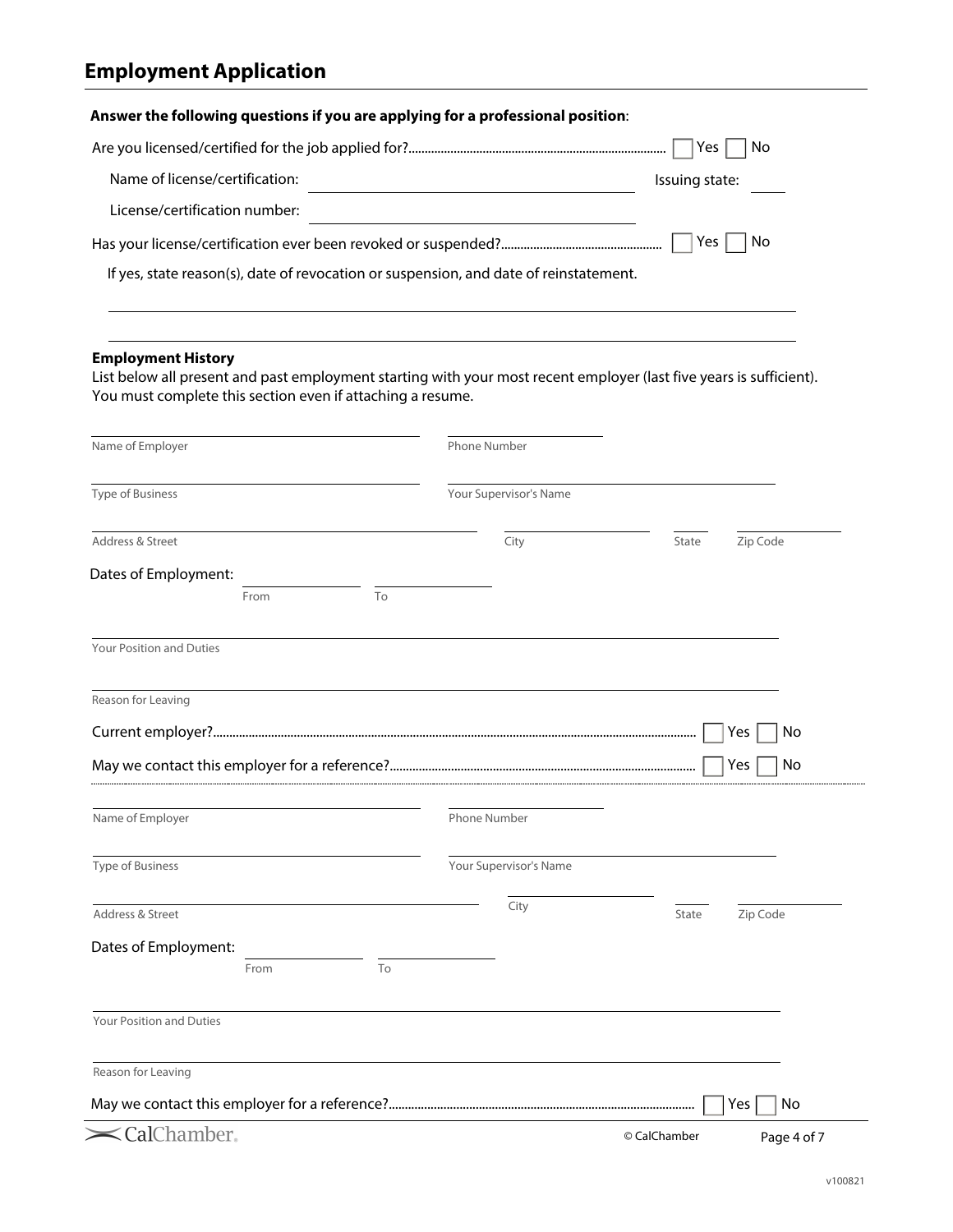| Name of Employer         |            | Phone Number           |                   |
|--------------------------|------------|------------------------|-------------------|
| Type of Business         |            | Your Supervisor's Name |                   |
| Address & Street         |            | City                   | Zip Code<br>State |
| Dates of Employment:     |            |                        |                   |
|                          | To<br>From |                        |                   |
| Your Position and Duties |            |                        |                   |
| Reason for Leaving       |            |                        |                   |
|                          |            |                        | Yes<br>No         |
| Name of Employer         |            | Phone Number           |                   |
| Type of Business         |            | Your Supervisor's Name |                   |
| Address & Street         |            | City                   | Zip Code<br>State |
| Dates of Employment:     |            |                        |                   |
|                          | To<br>From |                        |                   |
| Your Position and Duties |            |                        |                   |
| Reason for Leaving       |            |                        |                   |
|                          |            |                        | Yes<br>No         |
| Name of Employer         |            | Phone Number           |                   |
|                          |            |                        |                   |
| <b>Type of Business</b>  |            | Your Supervisor's Name |                   |
| Address & Street         |            | City                   | Zip Code<br>State |
| Dates of Employment:     |            |                        |                   |
|                          | To<br>From |                        |                   |
| Your Position and Duties |            |                        |                   |
| Reason for Leaving       |            |                        |                   |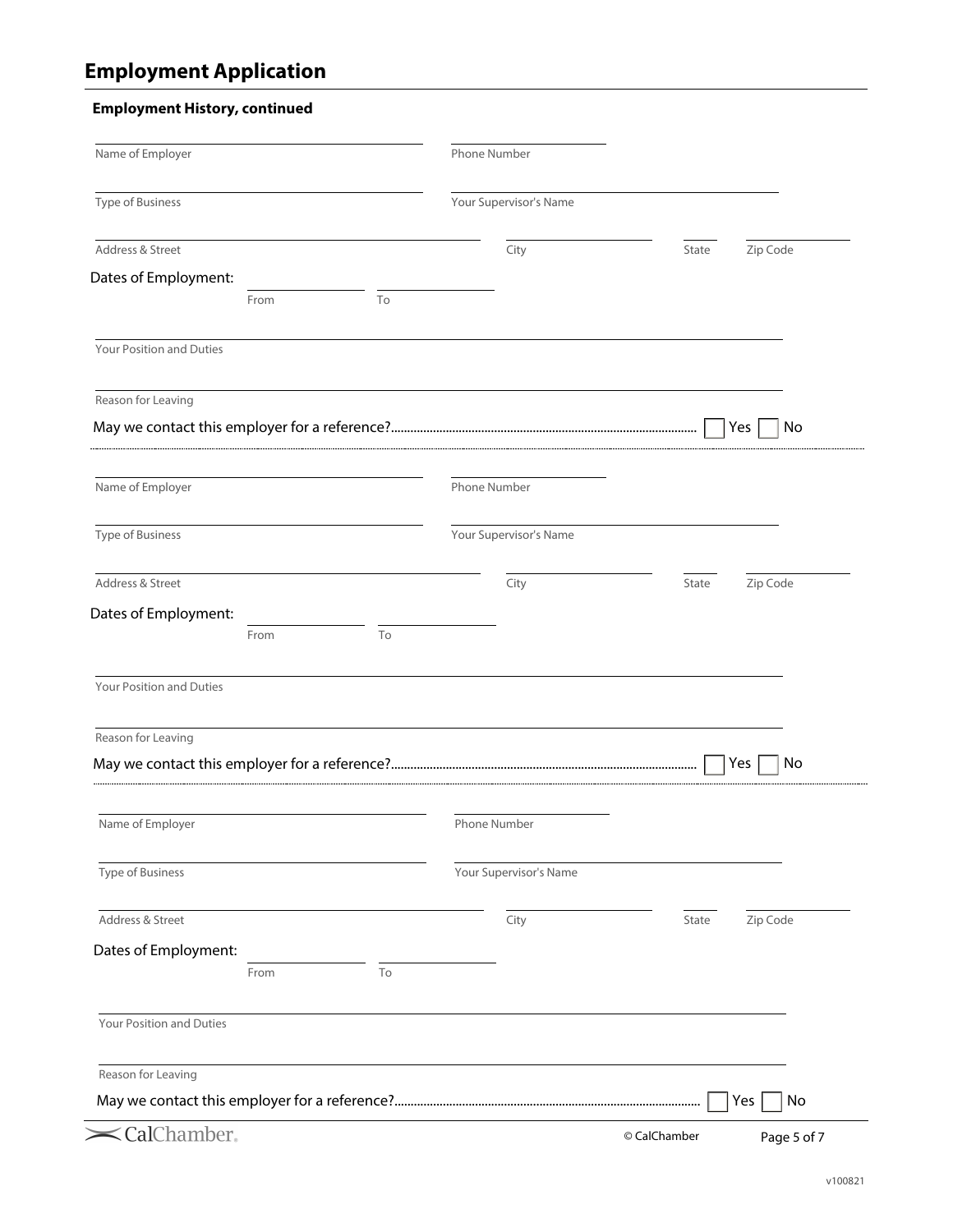### **References**

List below three persons not related to you who have knowledge of your work performance within the last three years.

| <b>First Name</b> | Last Name |                         | Phone Number |              |
|-------------------|-----------|-------------------------|--------------|--------------|
| Address & Street  |           | City                    | State        | Zip Code     |
| Occupation        |           | No. of Years Acquainted |              |              |
| <b>First Name</b> | Last Name |                         |              | Phone Number |
| Address & Street  |           | City                    | State        | Zip Code     |
| Occupation        |           | No. of Years Acquainted |              |              |
| <b>First Name</b> | Last Name |                         |              | Phone Number |
| Address & Street  |           | City                    | State        | Zip Code     |
| Occupation        |           | No. of Years Acquainted |              |              |